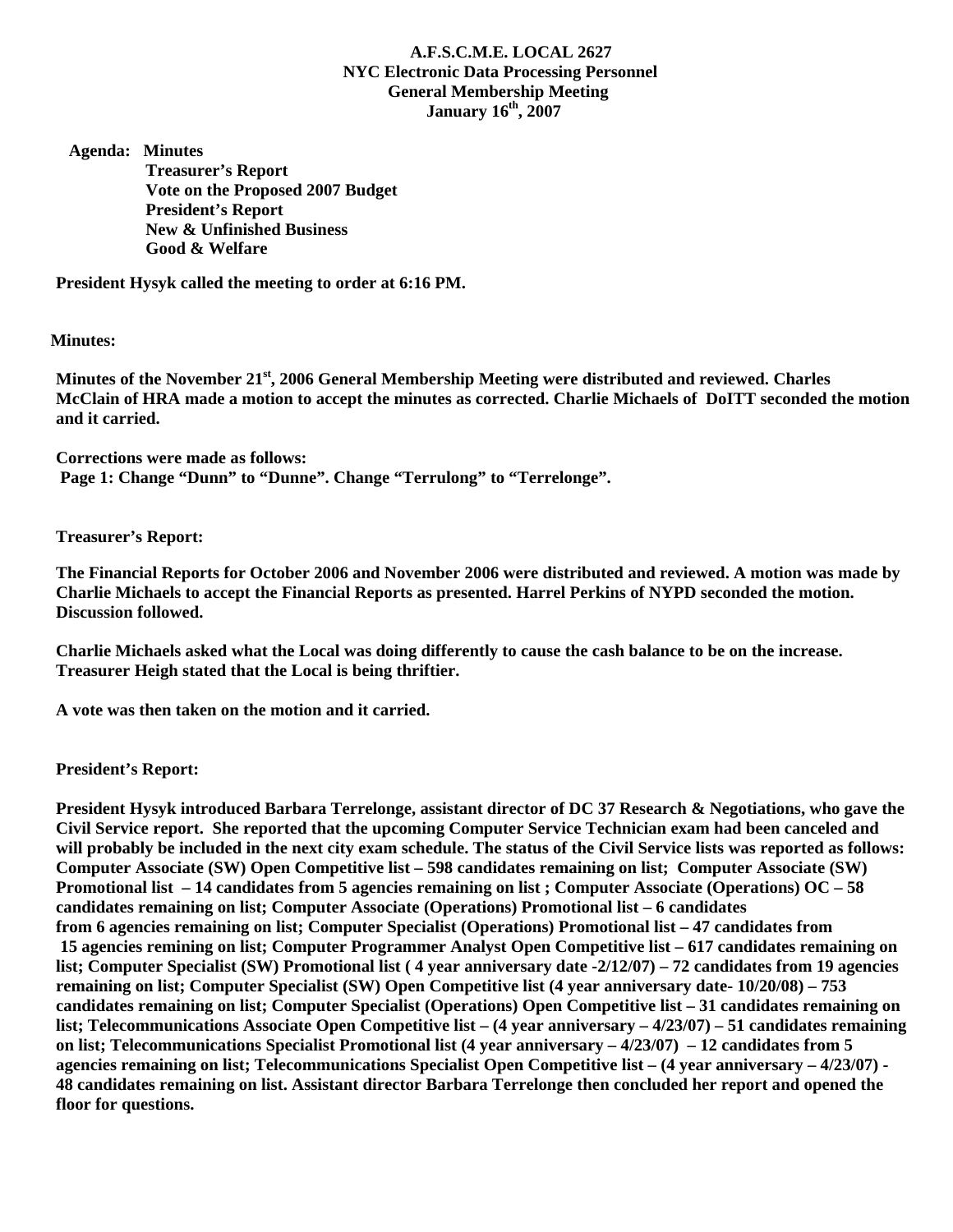## *General Membership Meeting Minutes for January 16th, 2007*

**Members wanted to know how they could get a copy of the report. President Hysyk answered that the Civil Service report will be posted on the Local's website. Andrea Bobrow of HRA wanted to know if the promotional lists could be broken down by agency. Barbara Terrelonge said that she would look into possibly providing that information in the next report. A member from HPD wanted to know if the Computer Specialist (SW) Promotional list would be**  extended beyond its 4 year anniversary date of 2/12/07. 2<sup>nd</sup> Vice President Gary Goff said that the information will **be posted on the website as soon as it becomes available. President Hysyk also informed members that when an agency has less than 3 people on a promotional list, it does not have to call the list. He also said that the important number that members should be aware of is the number of provisional employees within a title. He said that the number of provisionals in the Local dropped from a 60% level to a 15 – 10% level. Mitch Goldberg of NYCHA wanted to know how many provisional Computer Specialists are in the Local. Ed Hysyk said that of about 1200 Computer Specialists, approximately 10% are provisional. Ed told Mitch to call him at the office so that he could provide him with the exact figures. He added that the number of provisional Computer Specialist (Operations) total 3 or 2 due to the result of a lawsuit.** 

**A member from the Law Department asked how many members are in the new Certified titles. President Hysyk said that there are 2 groups of Certified titles. One group is called the Non-Competitive class and the other is called the Competitive class. By law, the Non-Competitive class of titles cannot exceed 200 city-wide. The City currently has close to 200 employees in the Non-Competitive class. The City has begun hiring people provisionally in the Competitive class of titles. The City will eventually give a test for the Competitive Certified titles, in which case provisionals are urged to take the exam in order to avoid being bumped. Non-Competitive employees are not required to take a test but should take the exam because Non-Competitives become permanent after 5 years. Taking a test may speed up the time it takes to become permanent if you are picked up off a list.** 

**Ed said that the Computer Systems Manager Promotional exam will be given in February of 2008. John Reyes of DoITT wanted to know the number of provisionals that are currently working at DoITT and he wanted to know the reason why the agency does not pick people off of lists. President Ed Hysyk said that he and DC 37 Rep Tyler Hemingway will be meeting with the Commissioner of DoITT on various concerns including their reluctance to pick**  members off of lists. The meeting is scheduled for the 24<sup>th</sup> of January. Ed said he will also be meeting with the **members of DoITT on January 31st during lunchtime and evening hours. Since there were no more questions from members concerning the civil service lists, Ed thanked Barbara Terrelonge for her report.** 

**President Hysyk returned to the original order of business to discuss and vote on the proposed 2007 budget. Treasurer Heigh distributed the proposed budget to the members for their review and approval. Ed said that the budget is just an action plan of what expenses we are going to incur in 2007, what revenues we are going to have, how those revenues are going to be spent. He then asked for a motion to accept the budget. Robert Fishburne made a motion to accept the proposed 2007 budget. Aria Pride of DoITT seconded the motion. Treasurer Heigh then explained the budget. He said that he based the budget on a membership-roll of 3,800 with biweekly dues of \$20.78 per member. Most items were based on amounts that the Local paid in 2006. Bruce said that the amount for arbitration was increased approximately 50% of what was budgeted last year, from \$14,000 to \$20,000. It was increased because arbitrations seem to be going on the rise. Education expense was lowered from \$20,000 to \$18,000 because the Local only spent \$6000 on education in 2006. Bruce said that the Local began 2006 with total assets of approximately \$78,000 but ended 2006 with total assets of approximately \$130,000.** 

**Andrea Bobrow wanted to know why was \$18,000 budgeted for education when the Local only spent \$6,000 in 2006. Bruce answered that he budgeted this amount in case there is a rush in people that want to take education courses. Andrea then asked how many people are actually taking advantage of the Local's education reimbursement program. Bruce answered that the number is approximately between 35 and 40 members per year. Robert Ajaye said that if the money is not used, it will remain in the local's accounts. Aria Pride asked if the Local could have a picnic or gathering of some sort to increase members' union participation. Bruce answered that an event like that could be included under the Other Meetings/Demonstrations category. Robert Ajaye said that the 35-40 people who receive the education reimbursement should show some participation by at least attending the DC 37 Labor Day**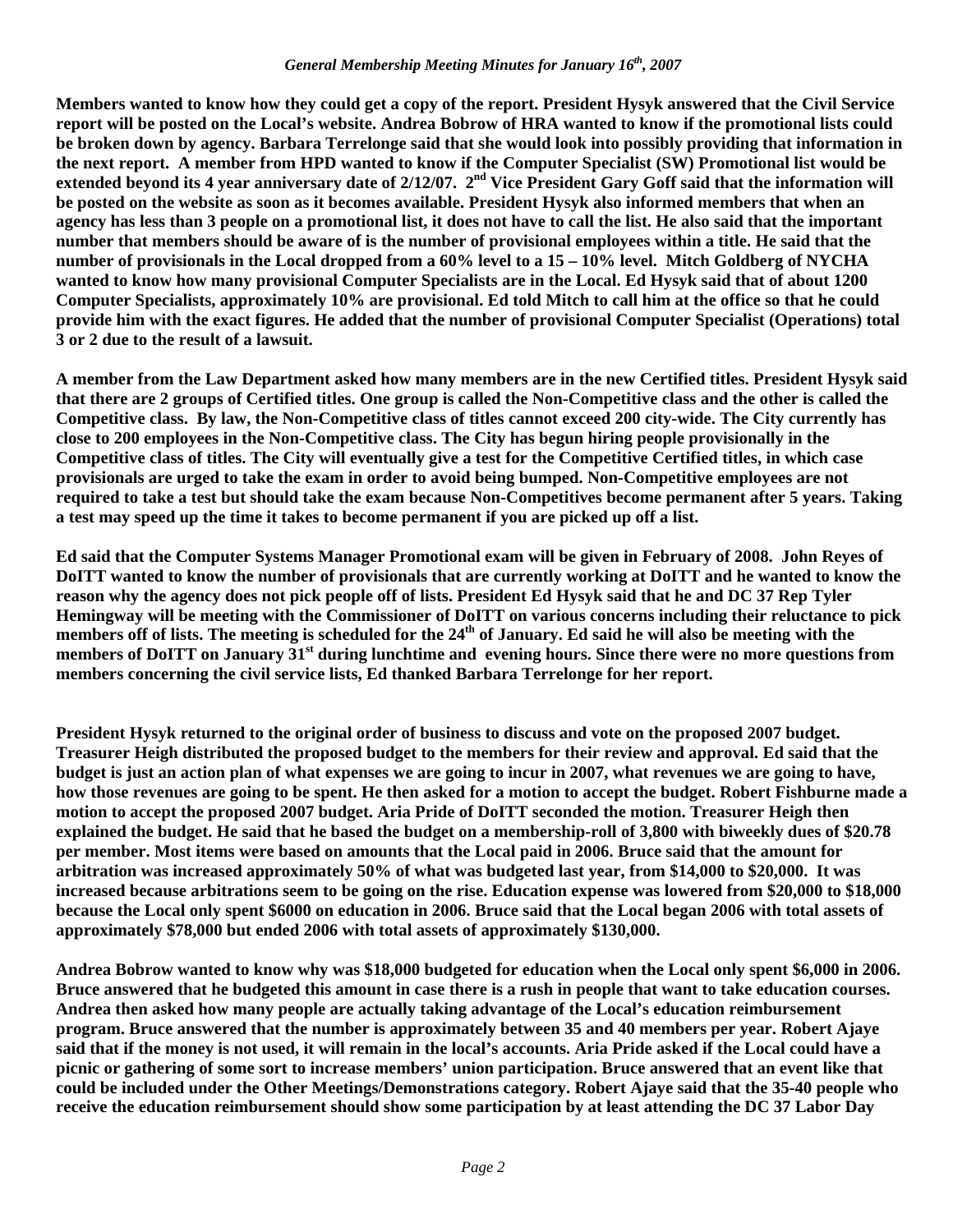**Parade. Andrea then asked if the 35-40 recipients are always different members. Bruce said that there are lots of repeaters. Ed said that the board will take Aria Pride's suggestion under consideration. Discussion ended and the vote was taken on the proposed 2007 budget and it passed. Ed then continued with the President's report.** 

**Ed announced that CUNY on-line exams will be offered in May. The exams will be for the following titles: Information Assistant, Information Aide, Information Associate, Information Specialist.** 

**Ed cautioned that if a member transfers to CUNY, their seniority and leave time would not carry over. Their pension would remain untouched.** 

**The MELS' item on the W-2 statements increased from \$70 to \$107.** 

**He said that the union is pushing for a re-opener to the 25/55 plan. It is unlikely that there will be an ERI during the governor's first year in office.** 

**The Residency Bill is stuck in the City Council. This has an impact on our Local because some of our titles are not residency exempt.** 

**There will be a letter going out stating that GHI lost some member records. If any member has identity theft issues, they should contact MELS.** 

**Ed said that the 4 % salary increase for members in the mayoral agencies will be paid in the second pay period of February along with retro.** 

**He then discussed the Salary Review process. He stated that no pot of money has been identified to fund any possible salary increases. However, Lillian Roberts feels very strongly that DC-37 can make a case for productivity savings that we have done so that we should be able to generate money for the City for funding now that the City has a 5 billion dollar surplus. Each local was given the opportunity to submit a report/study for salary review. Last month Lillian Roberts met with the local presidents: as a result some locals have submitted salary reviews for some titles while some have not. She talked about titles that she thought would be good candidates for possible salary review. She mentioned the computer titles. Some members of our Local have volunteered to be on the salary review committee to produce a salary report. Ed Hysyk said that he and Gary don't have the time to sit down and write these salary proposals. He said that some locals will do nothing while others will submit a proposal asking for more money. Some locals have hired consultants to write a report comparing the duties and work of certain City titles with private industry. One local spent \$50,000 to have a consultant do a study for them. The reports also compare city salaries with those in various counties such as Nassau, Suffolk, Westchester and Orange. Even though there is a pay range for each of our titles and levels, most of us stay at the base rate. There is no formal step process or any mechanism with the City to ensure that members move up on the pay schedule to reach the maximum of the pay range. In comparison, the Federal Government uses a formal grade step system to make sure that their employees can reach the maximum of the pay range in a defined period.** 

**President Hysyk said that the Executive Board needs a sense of direction of where the members want to go with this issue. He said that there is no guarantee that if the Local embarks on a salary review study, that there will be money for increases. Neither The City nor Lillian Roberts have made any guarantees that money will be available at the end of this process.** 

**Aria Pride of DoiTT said that we should consider using a consultant company to do the study because our members don't have the time to do all the research that is required. Mitch Goldberg wanted to know if Ed Hysyk thought that the Local should invest \$50,000 in the hiring of a consultant to do this study. He wanted to know if Ed thought the City would be sincere and come through with additional monies for the salary review. Ed said that there may be some compensation out there for some of our titles but he did not know how much compensation there would be. He asked if we should spend \$10 to recover \$1. No one knows what the City may or may not give at the end of the salary**